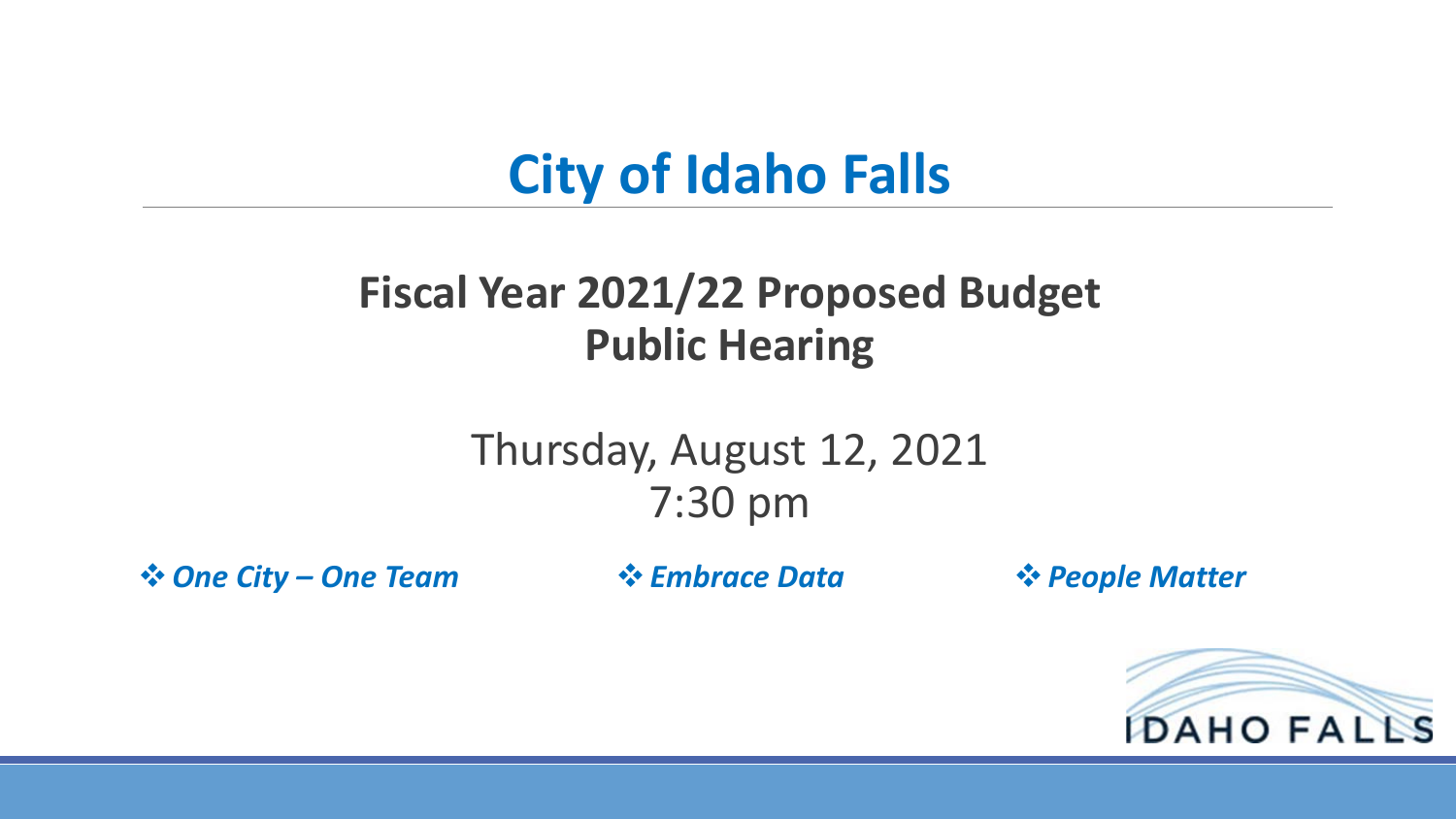#### **2021/22 Budget Process**

- 2021/22 budget calendar posted on the City's website
- Mayor, City Council Budget Workshop on April 2, 2021
- All budget sessions were noticed
- Department budget presentations posted on the City's website
- Proposed budget was published as required by State of Idaho Statute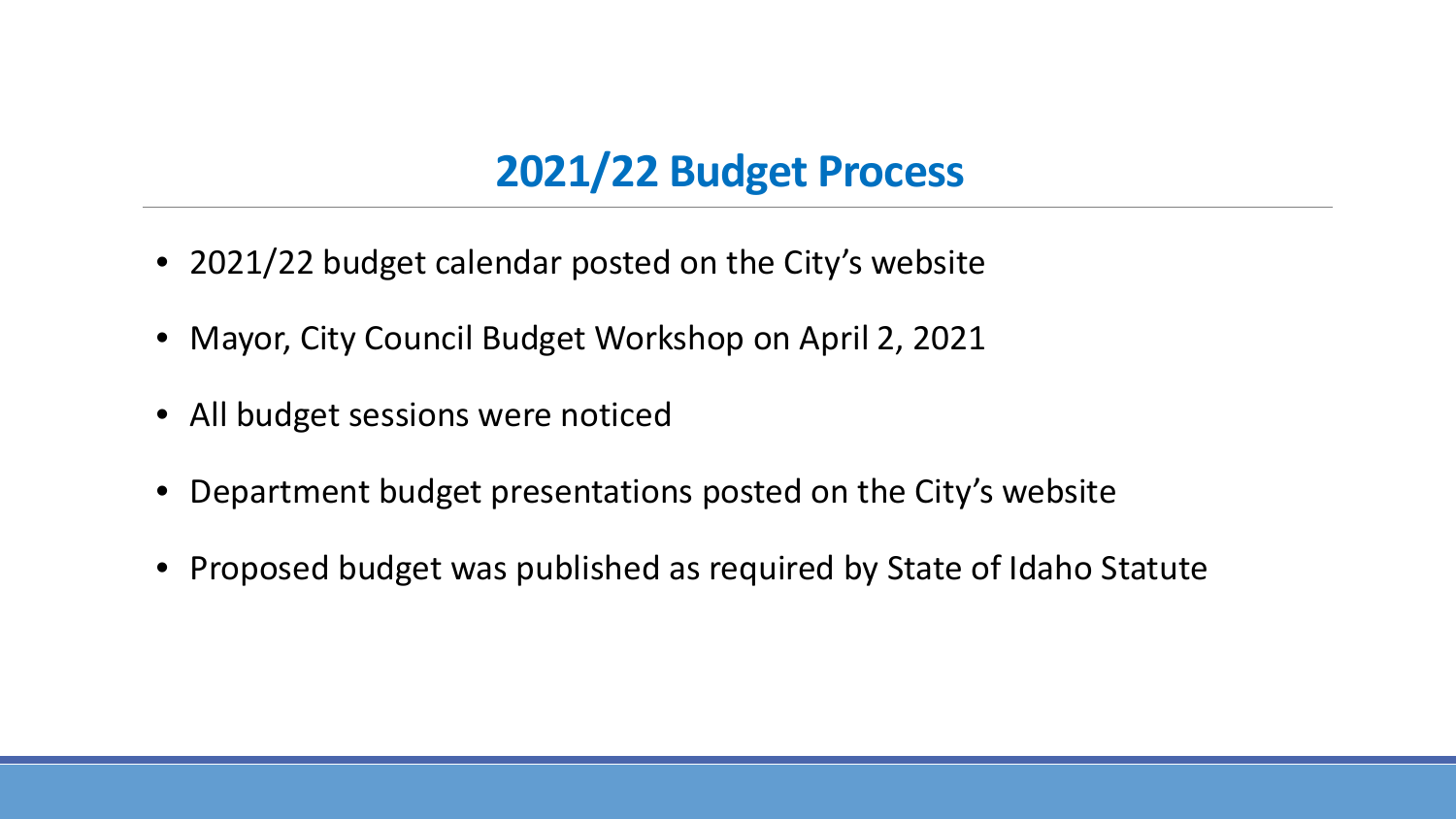#### **2021/22 Proposed Budget Overview**

- Total not to exceed budget of \$295,496,132
- Total estimated property tax revenue of \$41M, includes:
	- New growth and annexation
- 3% statutory property tax levy
	- Whole dollar value of \$1.1M
- 1% Forgone (Public safety package)
	- Whole dollar value of \$407,400
- \$2M for prioritized budget requests
	- City employees
	- **Public Safety**
	- **Parks and Recreation**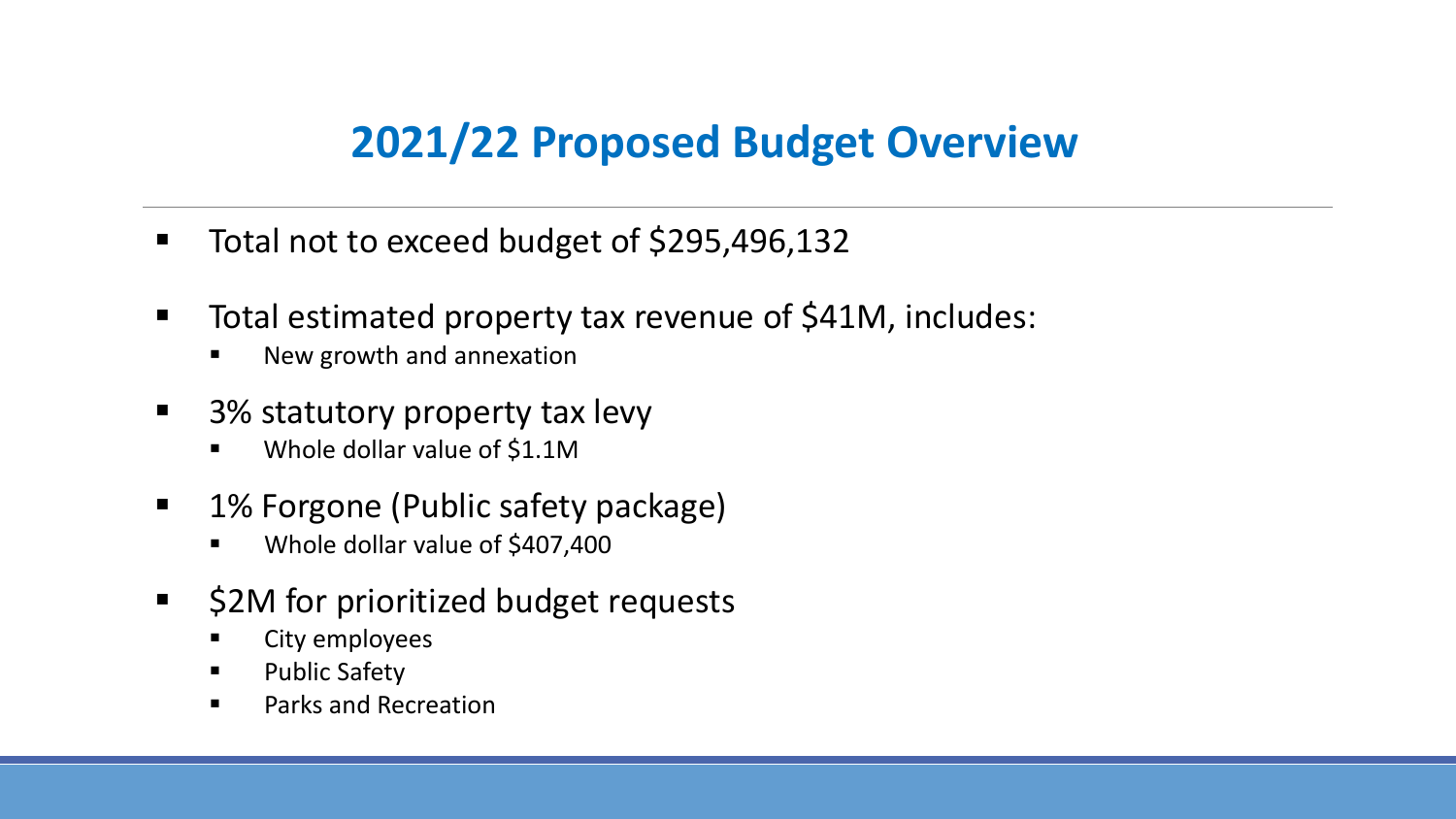#### **2021/22 Funded Priorities (City-Wide)**

| <b>Funded Priority</b>                                             | Funded<br>Amount |
|--------------------------------------------------------------------|------------------|
| Implementation of city employee compensation plan                  | \$313,043        |
| Implementation of June 19 <sup>th</sup> holiday for city employees | \$30,000         |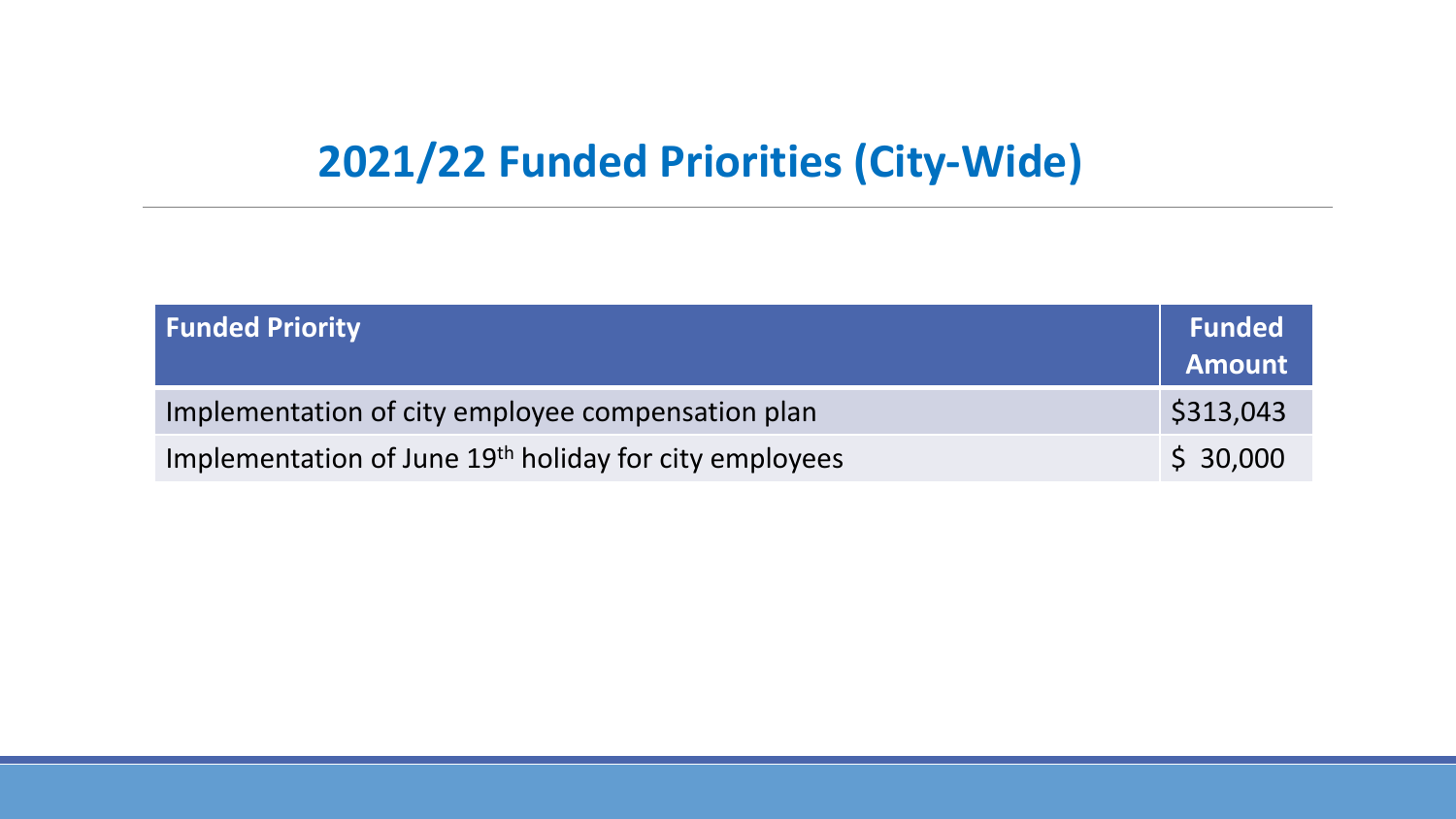# **2021/22 Funded Priorities (Public Safety)**

| <b>Police and Fire Department</b>                              | <b>Funded Amount</b> |
|----------------------------------------------------------------|----------------------|
| Replace exhaust system for stations 4 & 5 (Fire)               | \$100,000            |
| Replace bay doors for stations 3 & 5 (Fire)                    | 57,929               |
| Funding for 40mm less lethal launchers and ammunition (Police) | 54,500               |
| Repair and maintenance of Animal Control Crematorium (Police)  | 43,250               |
| Range Improvements (Police)                                    | 30,000               |
| <b>Personnel Training (Police)</b>                             | 20,000               |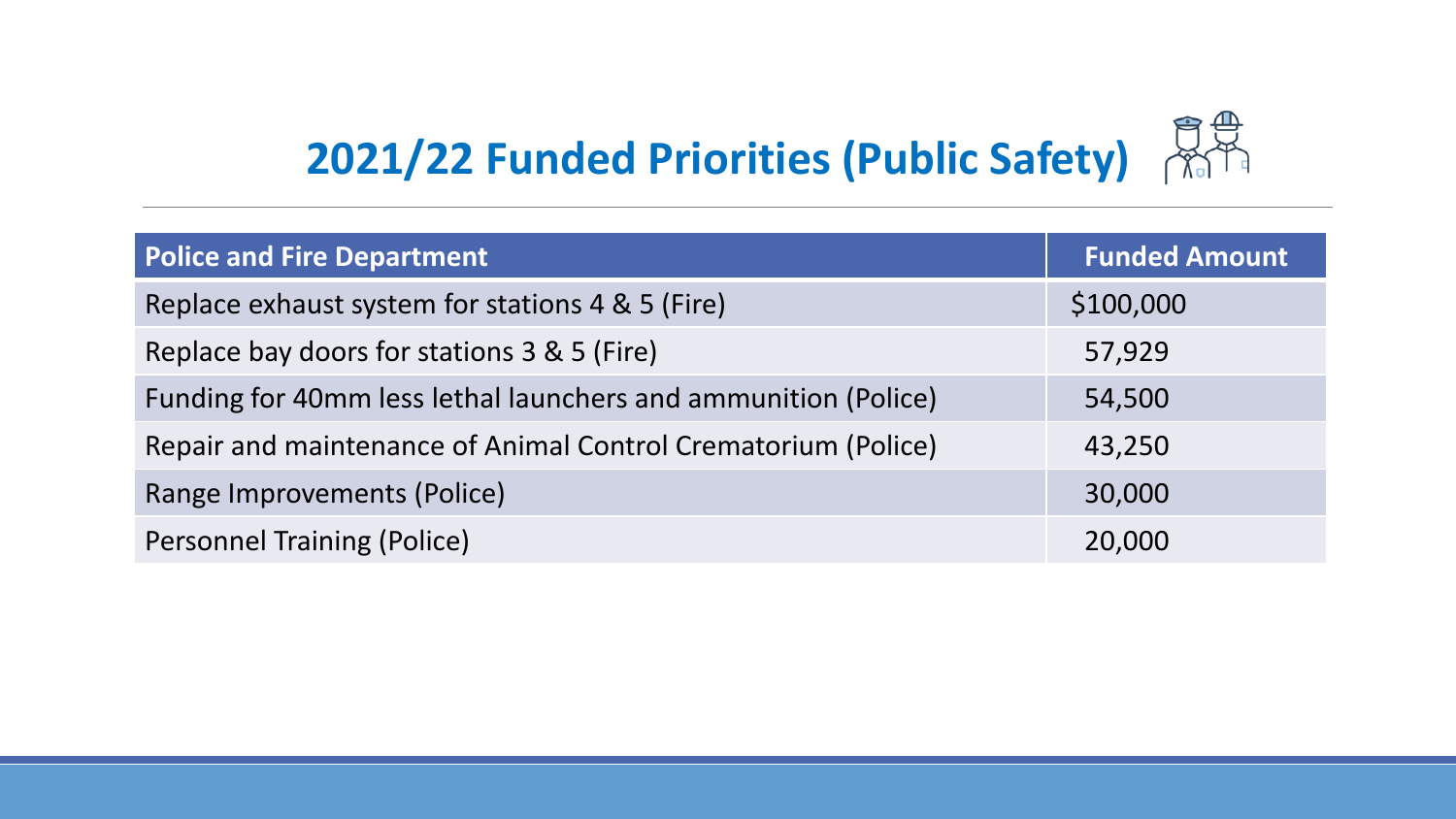## **2021/22 Funded Priorities (Parks and Recreation)**

| <b>Parks and Recreation</b>                     | <b>Funded Amount</b> |
|-------------------------------------------------|----------------------|
| Heritage Park irrigation system                 | \$150,000            |
| <b>Funland and Zoo</b>                          | 102,000              |
| Niche wall for cemeteries                       | 80,000               |
| Bentonite for Ryder Park pond #2                | 80,000               |
| Lighting upgrades                               | 50,000               |
| Aerator                                         | 50,000               |
| <b>Irrigation repairs for Mel Erickson Park</b> | 40,000               |
| Parks roadway repairs                           | 20,000               |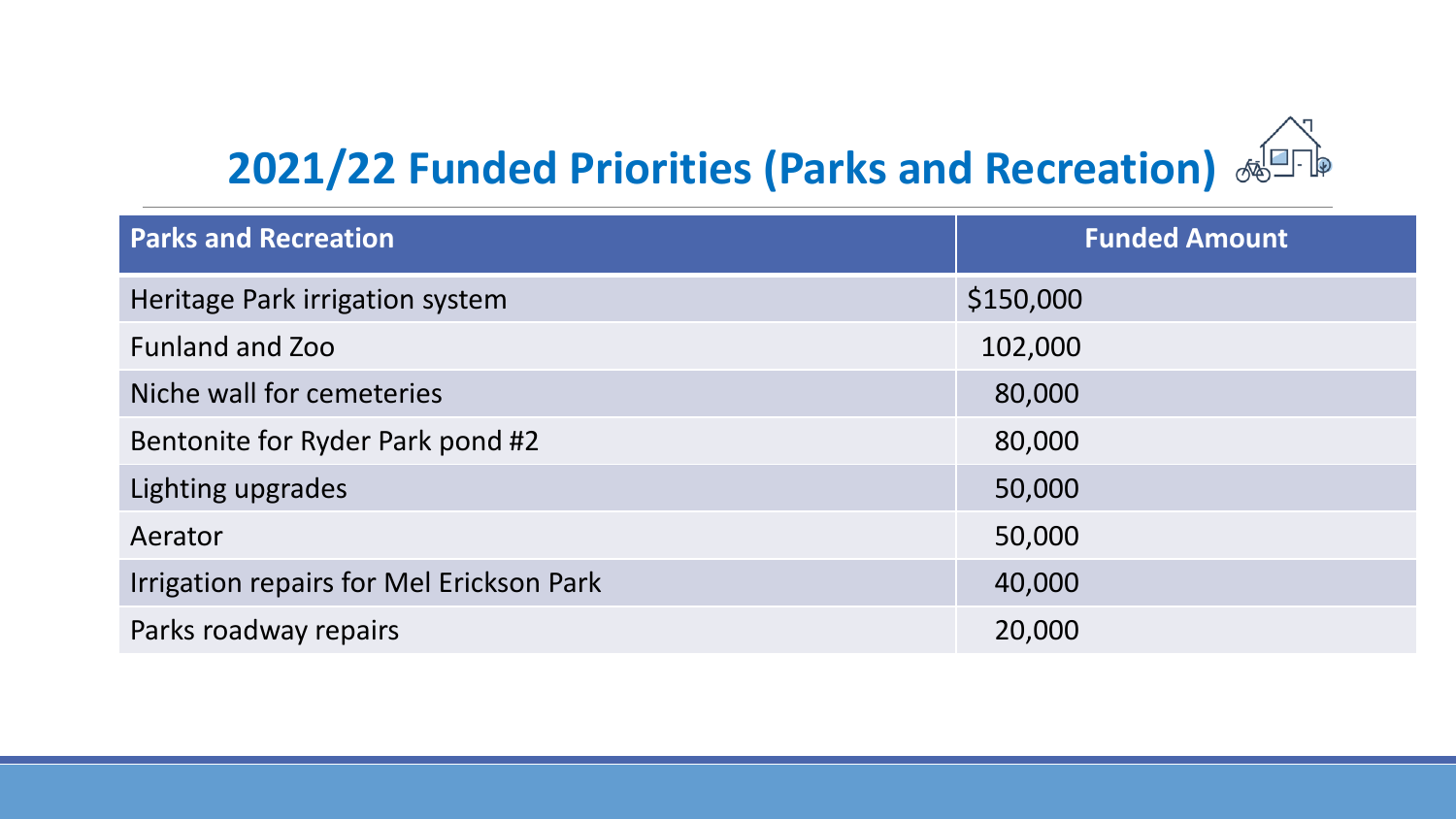#### **2021/22 Funded Priorities (Other Departments)**

| <b>Funded Priority</b>                           | <b>Funded</b><br><b>Amount</b> |
|--------------------------------------------------|--------------------------------|
| Chief of Staff for Mayor's Office                | \$130,000                      |
| <b>GIS Technician for Public Works</b>           | 76,500                         |
| Lease accounting software for Municipal Services | 20,000                         |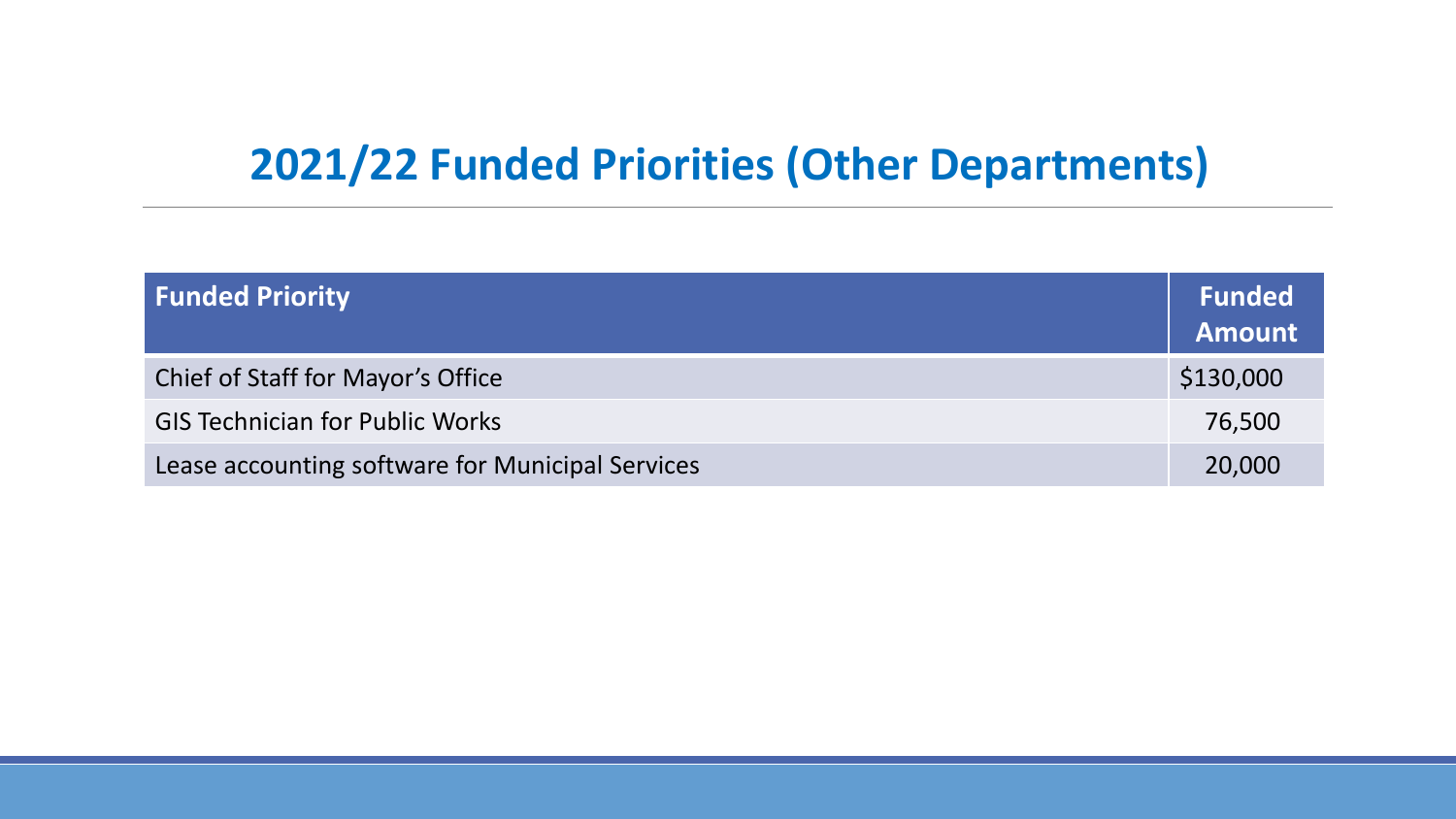#### **Contingency Funds**

| <b>Department</b>                                                   | <b>Funded Amount</b> |
|---------------------------------------------------------------------|----------------------|
| Budget capacity for American Rescue Plan (ARPA) funds               | \$10,000,000         |
| Contingency                                                         | 8,000,000            |
| 2021/22 carryover funds for obligated 2021/22 fiscal year contracts | 3,000,000            |
| Total                                                               | \$21,000,000         |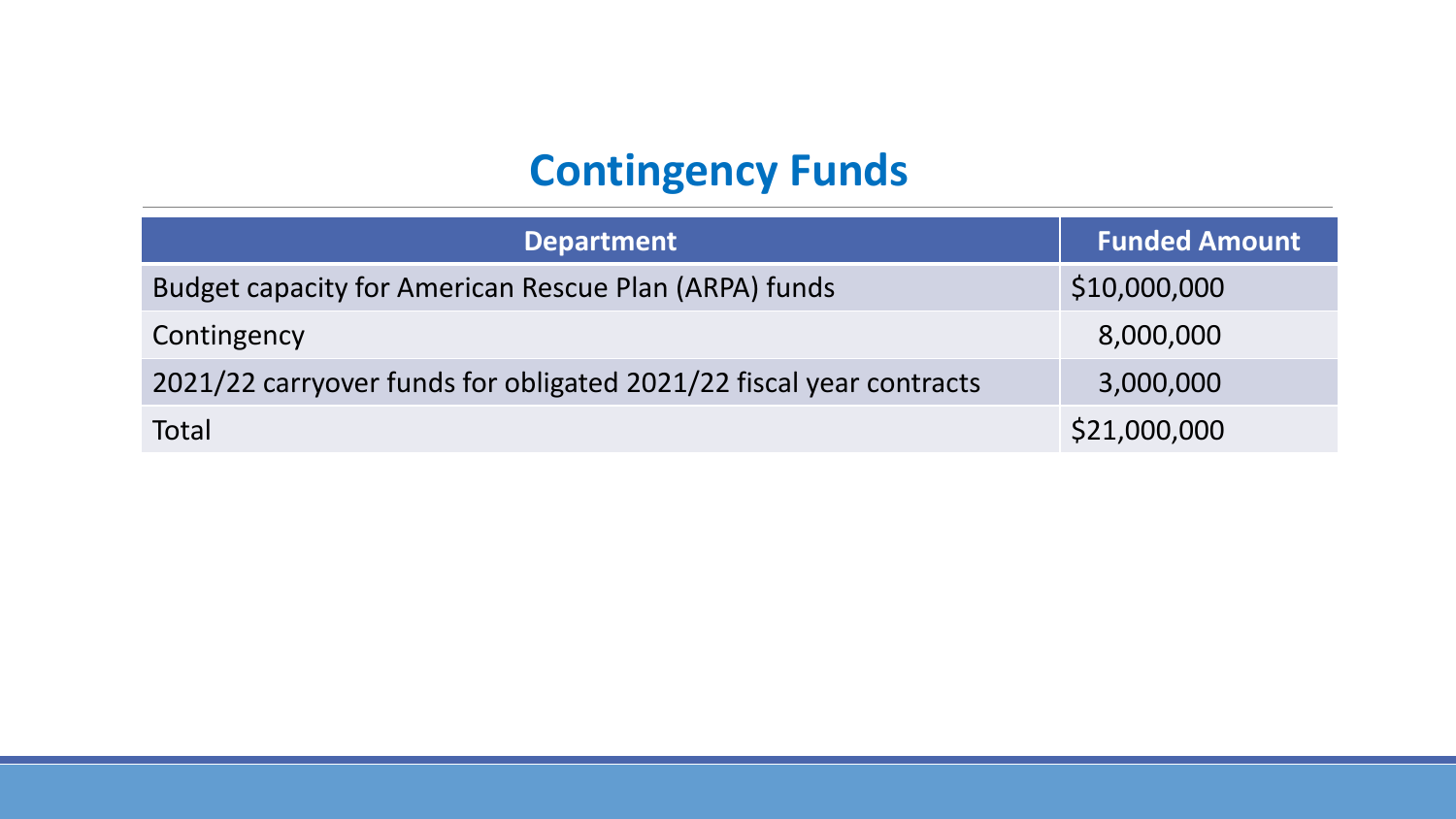#### **2021/22 General and Government Funds Budget**

| <b>Funded Priorities</b>                          | <b>Funded Amount</b> |
|---------------------------------------------------|----------------------|
| Recreation fund allocation increase               | \$72,320             |
| Golf capital purchases                            | 65,000               |
| Safety Coordinator for risk management activities | 64,576               |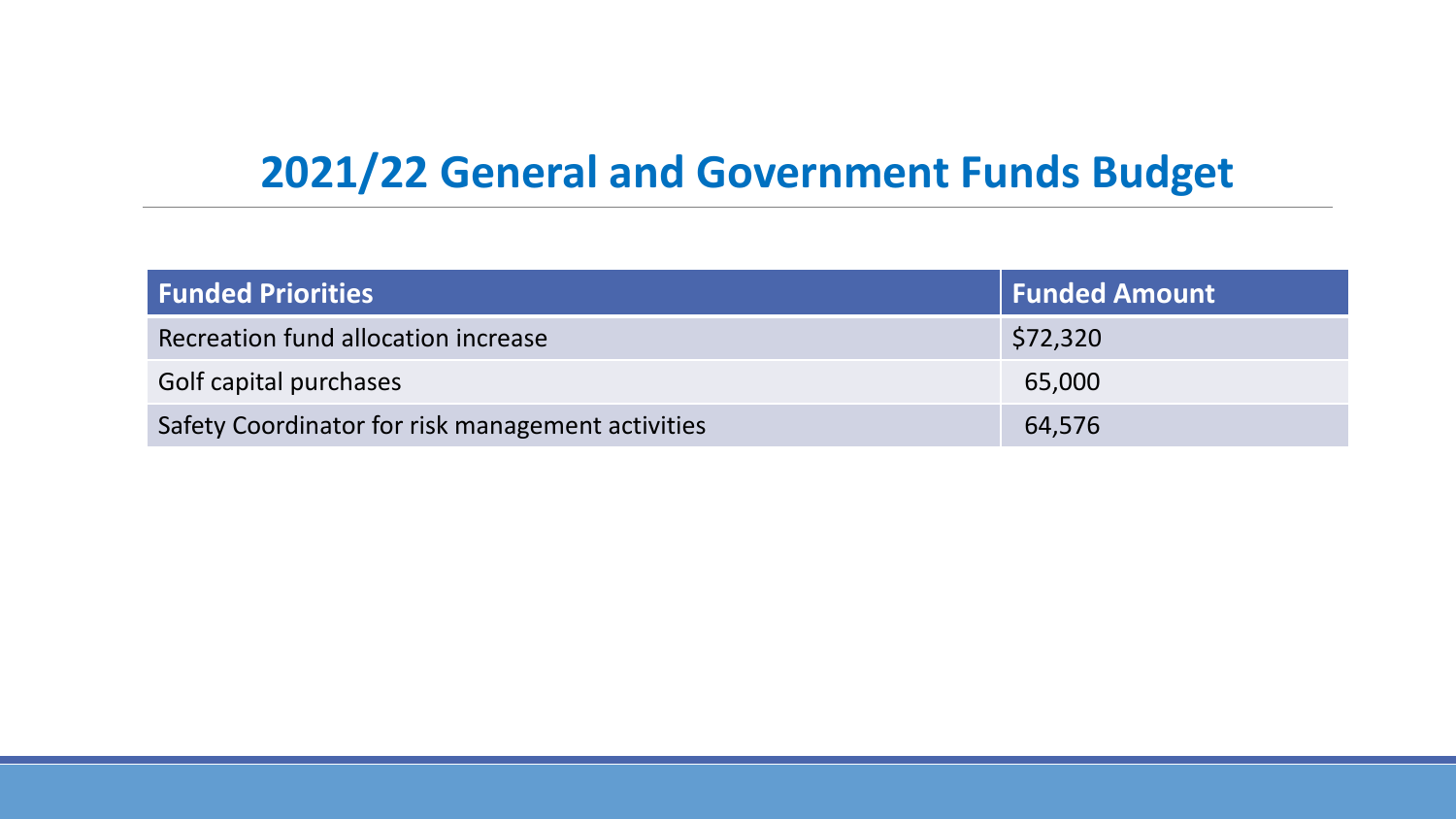#### **2021/22 Proposed Fiscal Year Budget (General Fund)**

| <b>General Fund</b>          | FY 2022 Proposed<br><b>Expenditures</b> |
|------------------------------|-----------------------------------------|
| Police                       | \$19,481,469                            |
| Fire                         | 12,471,645                              |
| Parks                        | 9,960,646                               |
| <b>Municipal Services</b>    | 5,491,928                               |
| <b>Community Development</b> | 3,768,298                               |
| <b>Public Works</b>          | 1,464,214                               |
| <b>Mayor and Council</b>     | 775,139                                 |
| Legal                        | 423,563                                 |
| <b>Human Resources</b>       | 420,102                                 |
| Total                        | \$54,257,004                            |

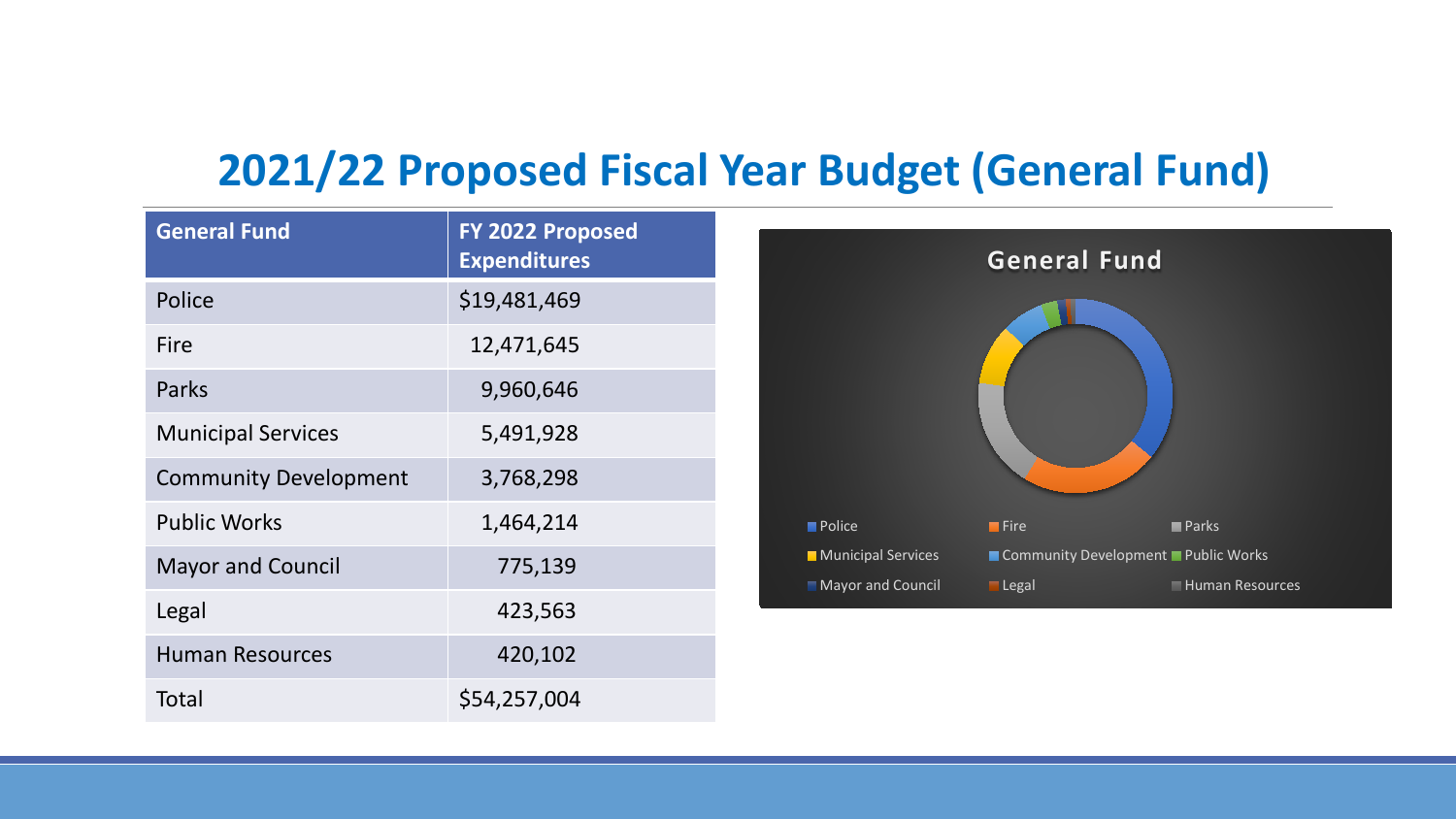#### **2021/22 Proposed Fiscal Year Budget (General Fund)**

 (5,000,000) - 5,000,000 10,000,000 15,000,000 20,000,000 25,000,000 Mayor and Council **Legal** Municipal Services Community Development Human Resources **Police Parks** Public Works **Public Works** 

General Fund Allocation By Department

■ 2010 ■ 2011 ■ 2012 ■ 2013 ■ 2014 ■ 2015 ■ 2016 ■ 2017 ■ 2018 ■ 2019 ■ 2020 ■ 2021 ■ 2022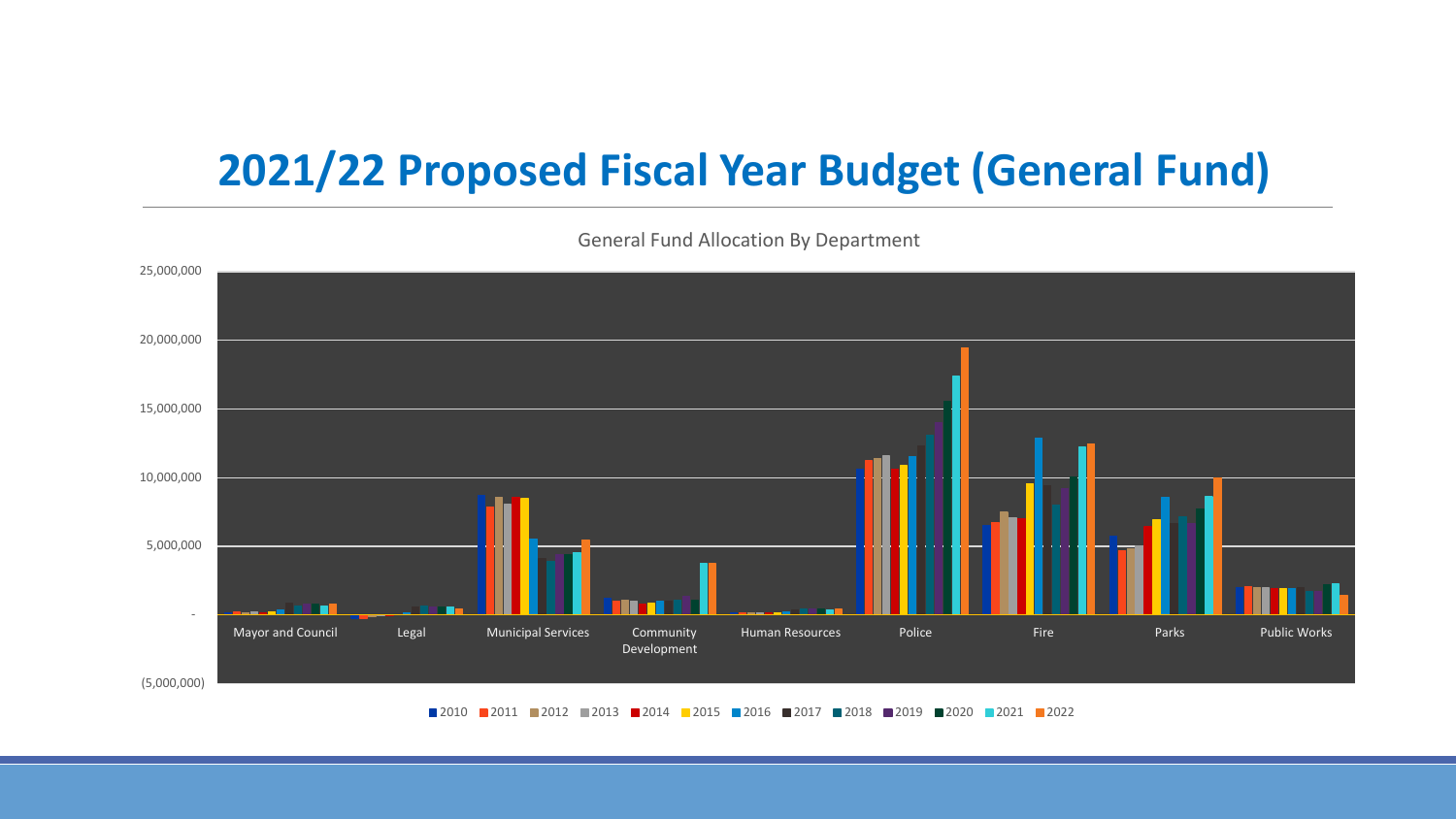#### **2021/22 Proposed Fiscal Year Budget**

| <b>Department</b>                       | <b>Budget</b><br><b>Expense per</b> | Tax Levy Allocation Expense Per Dollar                                                                                           |
|-----------------------------------------|-------------------------------------|----------------------------------------------------------------------------------------------------------------------------------|
|                                         | <b>Dollar</b>                       |                                                                                                                                  |
| Police                                  | \$0.33                              |                                                                                                                                  |
| <b>Fire</b>                             | \$0.19                              |                                                                                                                                  |
| Parks                                   | \$0.15                              |                                                                                                                                  |
| <b>Municipal Services</b>               | \$0.10                              |                                                                                                                                  |
| <b>Streets</b>                          | \$0.09                              | Mayor and Council<br>Municipal Services<br>Legal                                                                                 |
| Library                                 | \$0.05                              | Community Development<br>Human Resources<br><b>Police</b>                                                                        |
| <b>Municipal Capital</b><br>Improvement | \$0.02                              | Public Works<br>$\blacksquare$ Fire<br><b>Parks</b><br>Recreation<br>Library<br><b>Streets</b><br>Municipal Capitial Improvement |
| <b>Public Works</b>                     | \$0.02                              | Property Tax, Sales Tax, State Shared Revenue                                                                                    |
| Other                                   | \$0.01                              |                                                                                                                                  |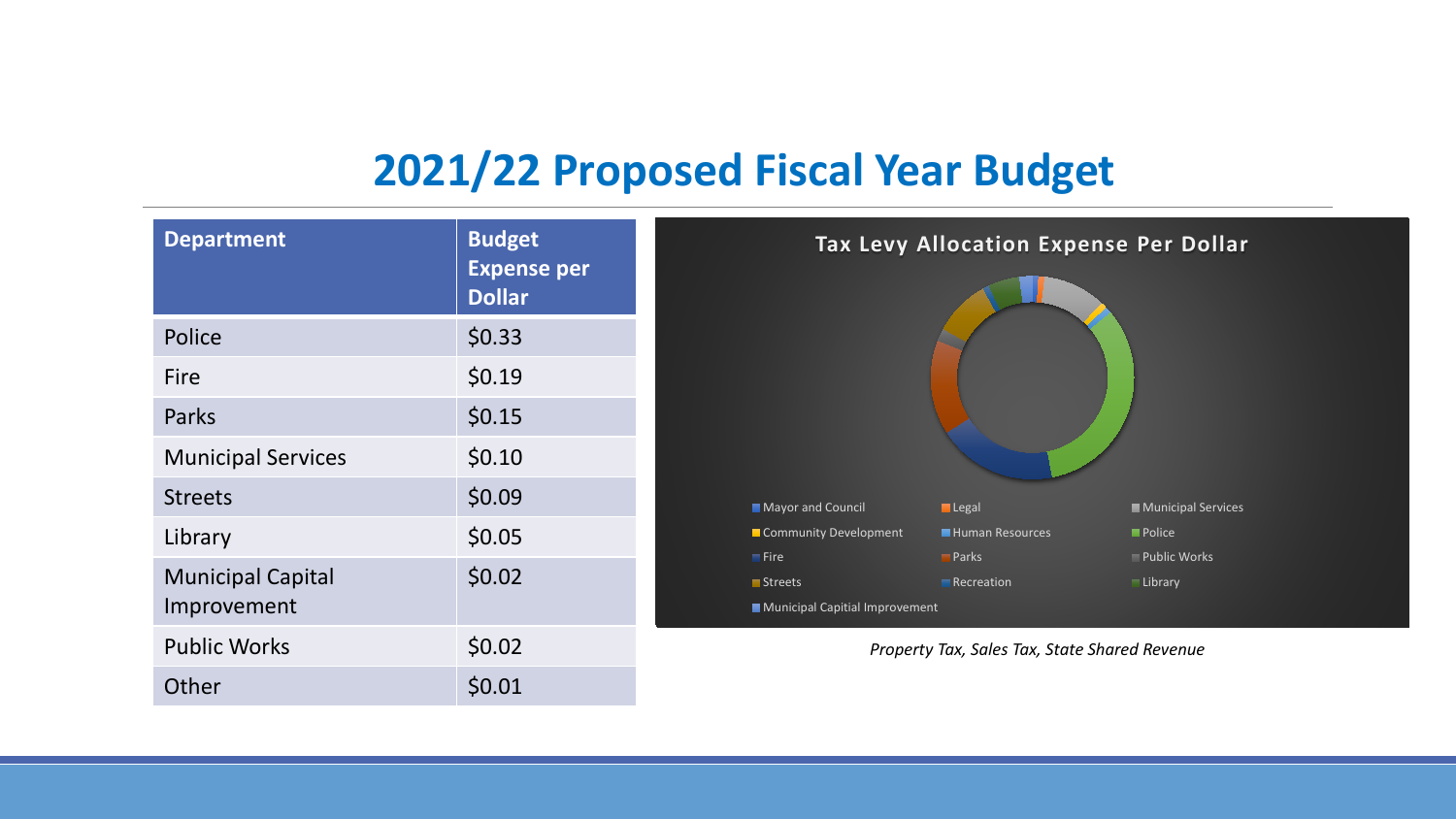#### **2021/22 Proposed Fiscal Year Budget (Special Revenue Funds)**

| <b>Special Revenue Funds</b>         | <b>FY 2022</b><br><b>Proposed</b><br><b>Expenditures</b> |
|--------------------------------------|----------------------------------------------------------|
| <b>Streets</b>                       | \$8,551,735                                              |
| <b>Emergency Medical Services</b>    | 6,746,000                                                |
| Library                              | 4,192,896                                                |
| <b>Equipment Replacement</b>         | 3,899,926                                                |
| Recreation                           | 3,346,819                                                |
| Golf                                 | 3,071,067                                                |
| <b>Electric Light Public Purpose</b> | 1,208,000                                                |
| <b>Wildland Fire</b>                 | 1,039,132                                                |
| <b>Business Improvement District</b> | 85,000                                                   |
| Total                                | \$32,140,575                                             |

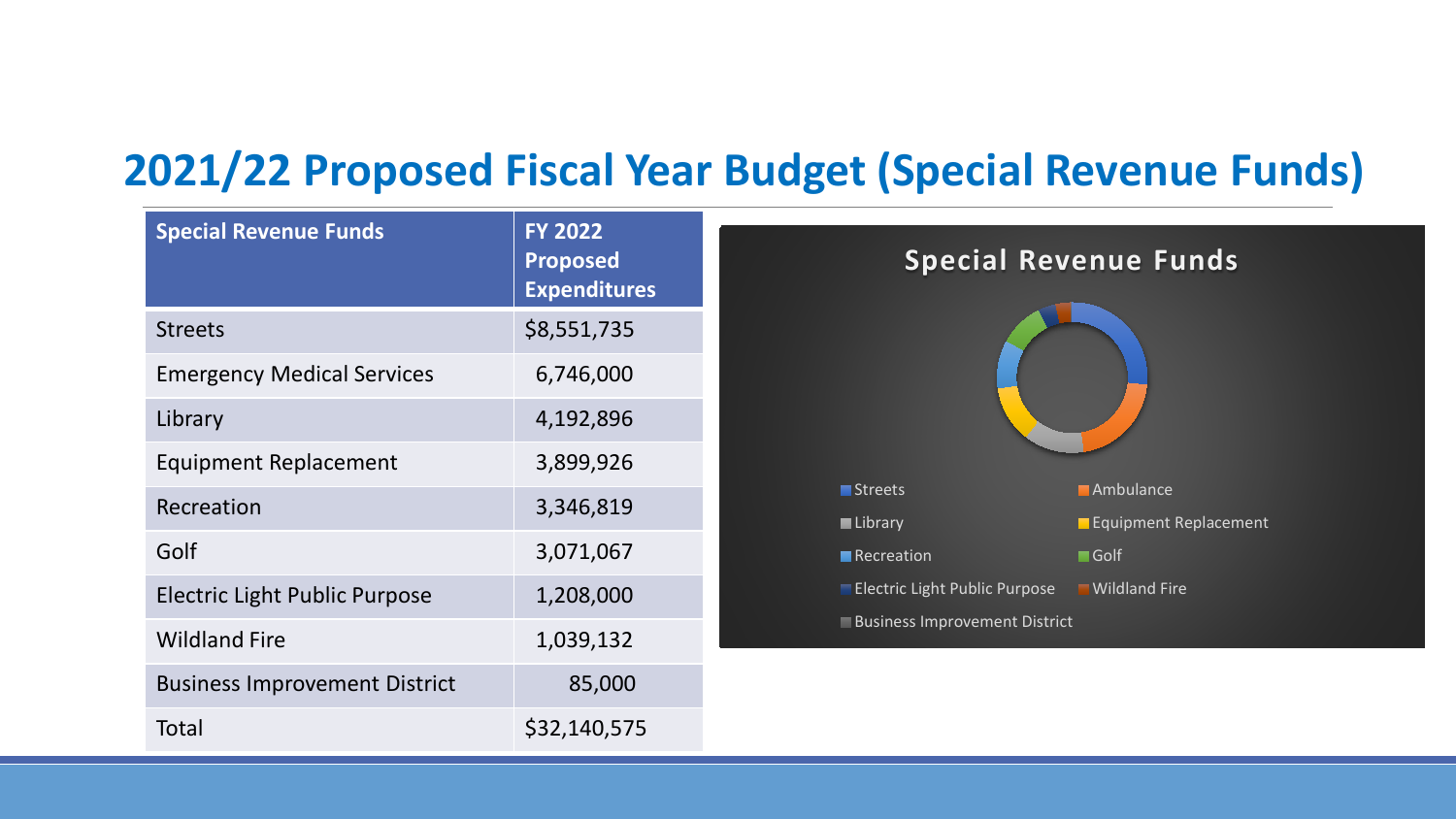#### **2021/22 Proposed Fiscal Year Budget (Internal Service Fund)**

| <b>Internal Service Fund</b> | <b>FY 2022</b><br><b>Proposed</b><br><b>Expenditures</b> |
|------------------------------|----------------------------------------------------------|
| Contingency                  | \$21,000,000                                             |
| <b>Workers' Compensation</b> | 3,849,920                                                |
| <b>Employee Benefits</b>     | 60,000                                                   |
| Total                        | \$24,909,920                                             |

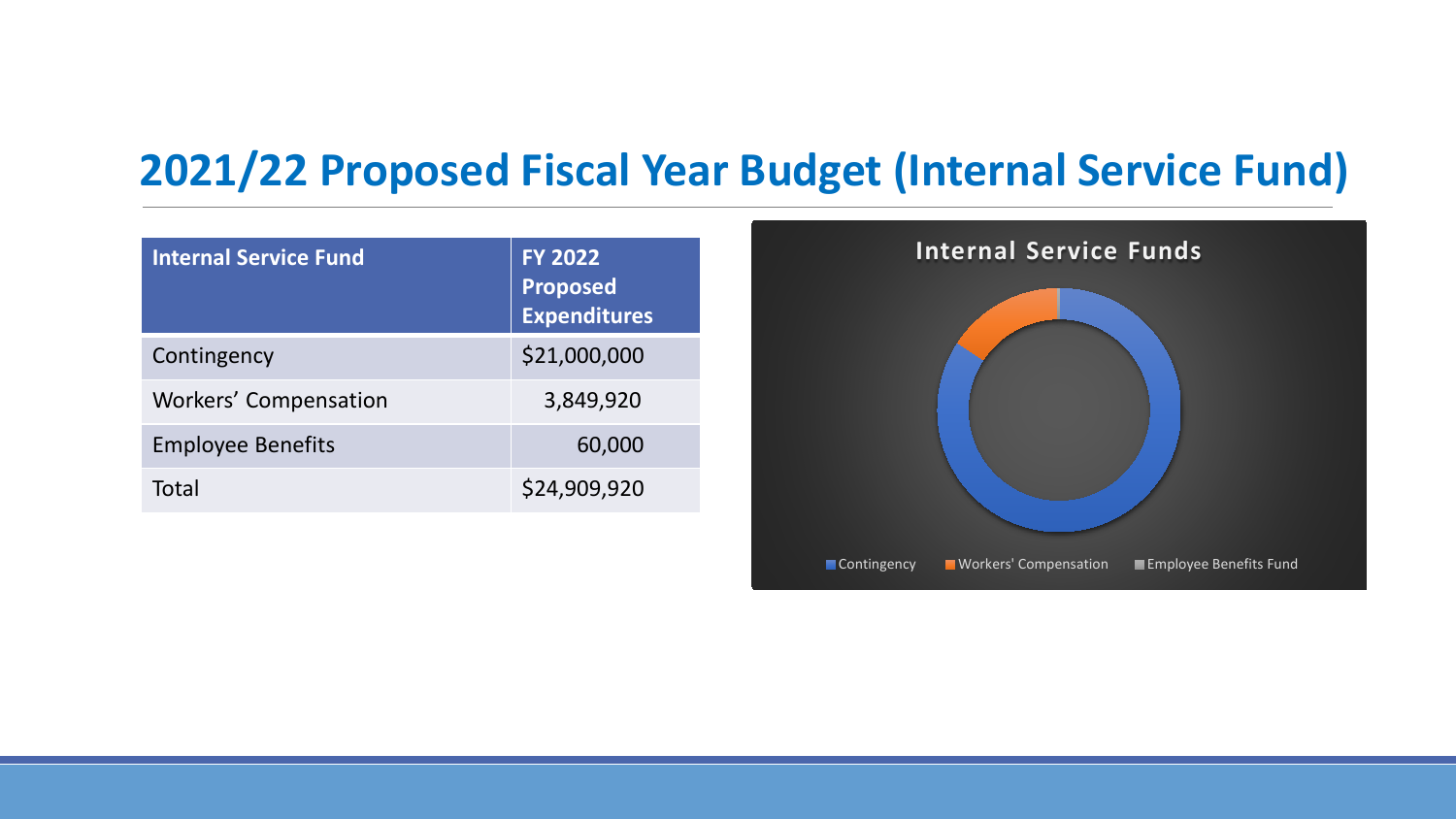#### **2021/22 Proposed Fiscal Year Budget (Capital Projects Funds)**

| <b>Capital Project Funds</b>             | <b>FY 2022</b><br><b>Proposed</b><br><b>Expenditures</b> | <b>Capital Improvement Funds</b>                                                                                     |
|------------------------------------------|----------------------------------------------------------|----------------------------------------------------------------------------------------------------------------------|
| <b>Police Capital Improvement</b>        | \$30,000,000                                             |                                                                                                                      |
| Zoo Capital Improvement                  | 2,000,000                                                |                                                                                                                      |
| <b>Municipal Capital Improvement</b>     | 1,000,000                                                |                                                                                                                      |
| <b>Street Capital Improvement</b>        | 1,000,000                                                | Police Capital Improvement<br>Zoo Capital Improvement<br>Municipal Capital Improvement<br>Street Capital Improvement |
| <b>Traffic Light Capital Improvement</b> | 545,000                                                  | ■ Traffic Light Capital Improvement ■ Bridge and Arterial Street Fund<br>Other Capital Improvement Funds             |
| <b>Bridge and Arterial</b>               | 350,000                                                  |                                                                                                                      |
| <b>Other Capital Improvement Funds</b>   | 525,000                                                  |                                                                                                                      |
| Total                                    | \$35,420,000                                             |                                                                                                                      |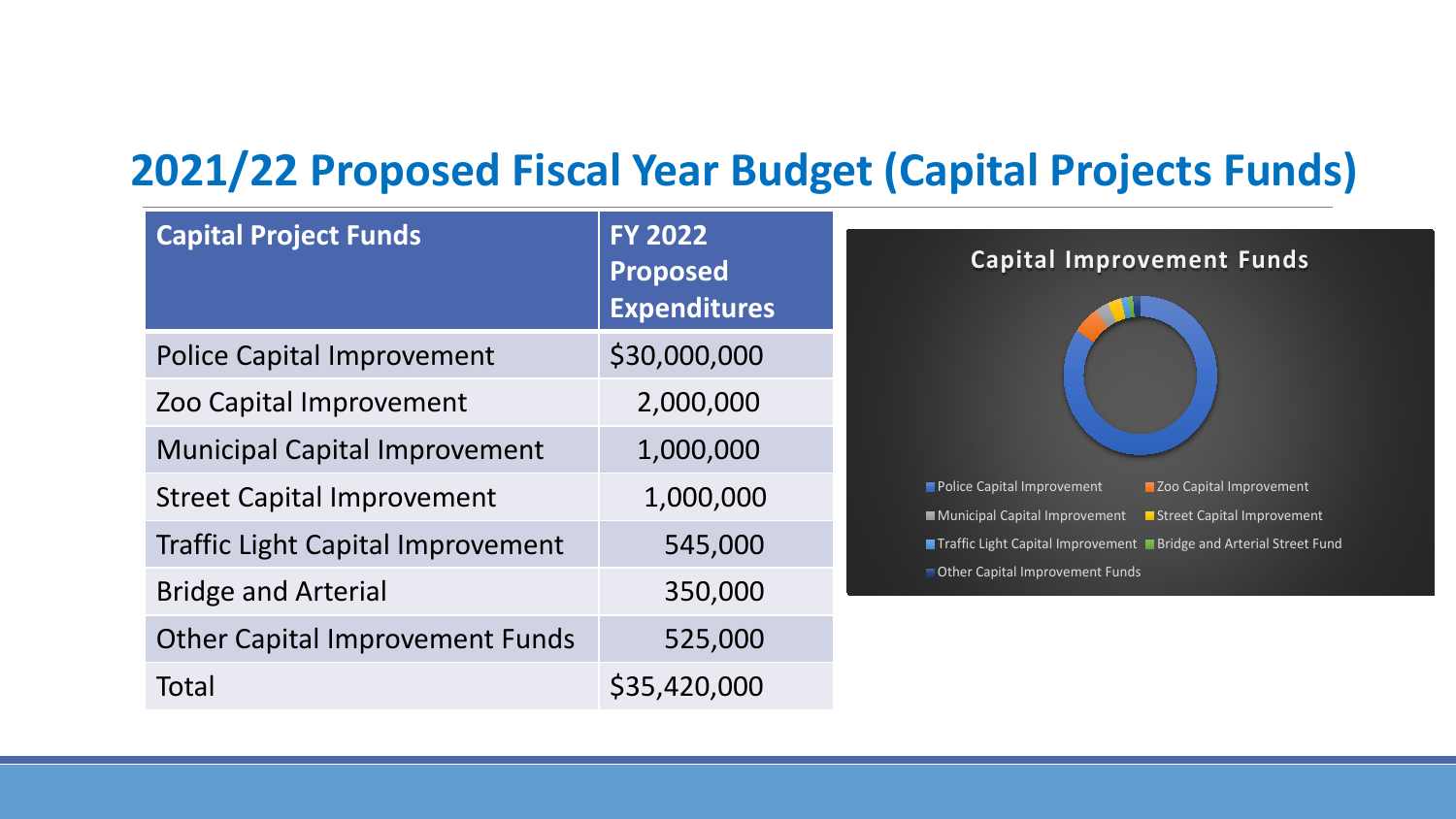#### **2021/22 Proposed Fiscal Year Budget (Enterprise Funds)**

| <b>Enterprise Funds</b>  | <b>FY 2022</b><br>Proposed<br><b>Expenditures</b> | <b>Enterprise Funds</b>                                           |
|--------------------------|---------------------------------------------------|-------------------------------------------------------------------|
| <b>Idaho Falls Power</b> | \$81,995,792                                      |                                                                   |
| Wastewater               | 21,293,444                                        |                                                                   |
| Water                    | 18,028,041                                        |                                                                   |
| Airport                  | 14,947,775                                        |                                                                   |
| Sanitation               | 6,333,350                                         |                                                                   |
| Fiber                    | 6,170,231                                         | ■Idaho Falls Power ■Wastewater ■Water ■Airport ■Sanitation ■Fiber |
| Total                    | \$148,768,633                                     |                                                                   |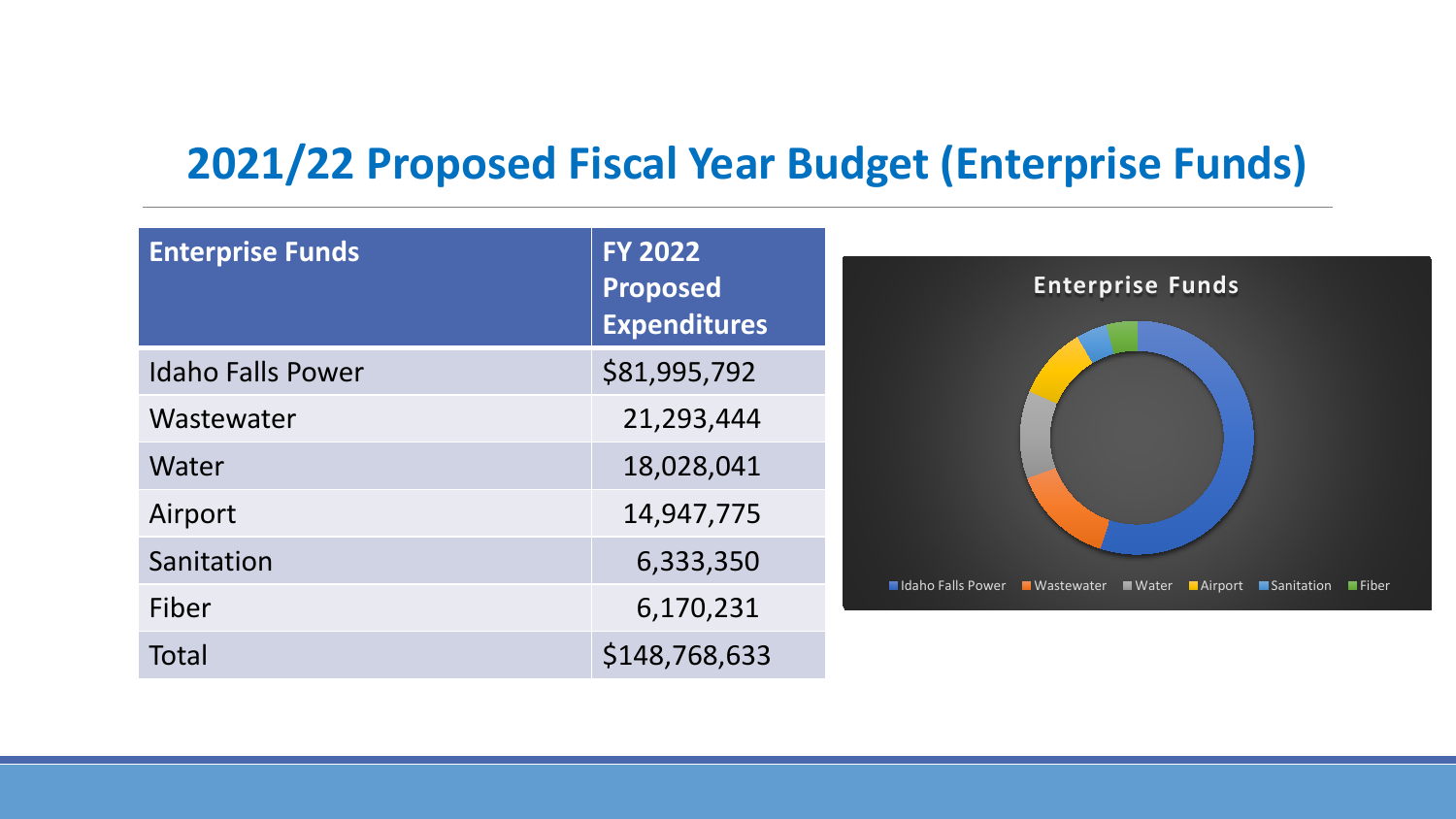#### **2021/22 Revenue Budget**